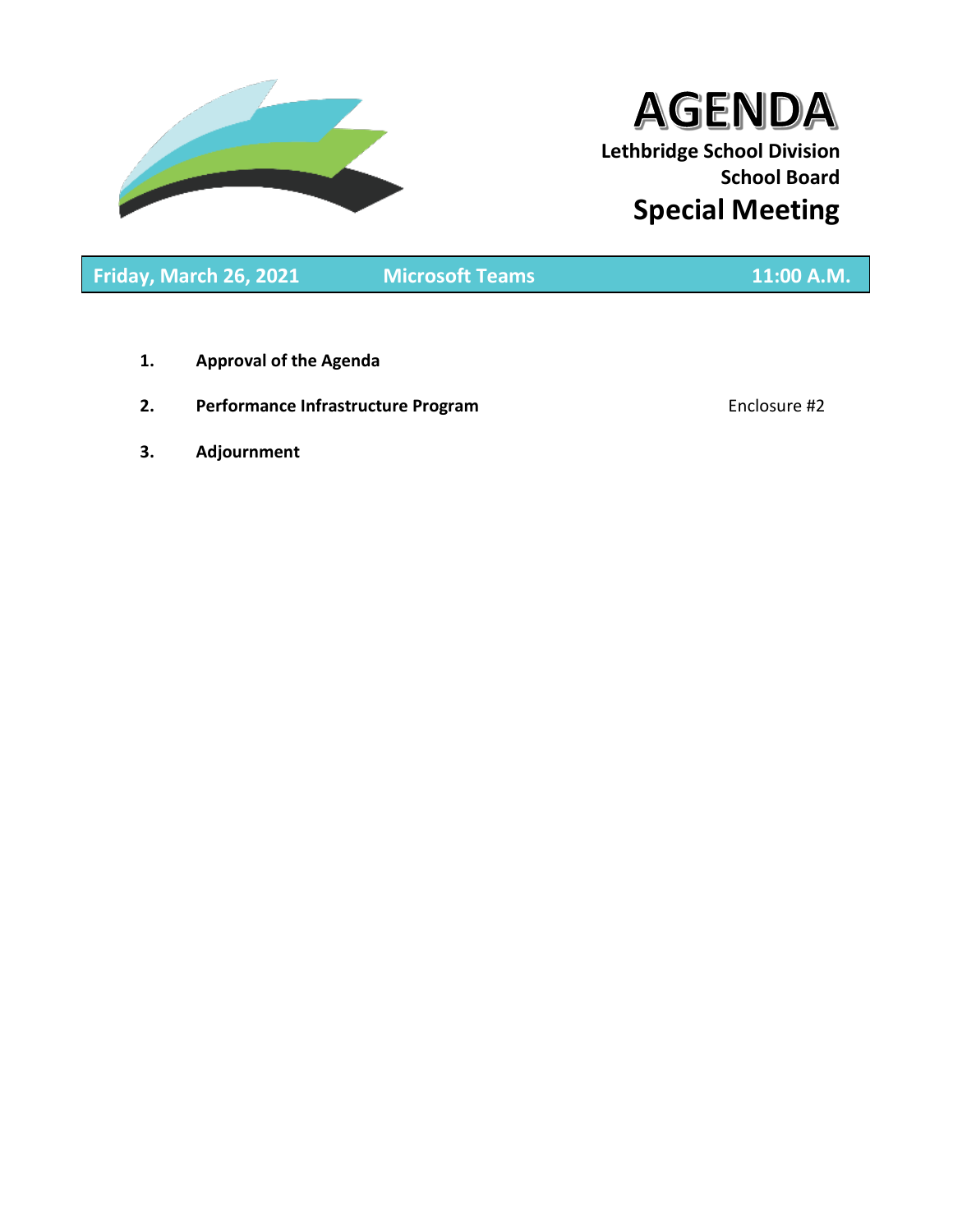## **MEMORANDUM**

March 26, 2021

To: Board of Trustees

From: Christine Lee, Associate Superintendent, Business Affairs

# **RE: Performance Infrastructure Program**

# **Background**

On July 20, 2020 by way of Special Meeting, the Board of Trustees approved the awarding of RFP for Energy and Infrastructure Improvement Projects to Johnson Controls. See Board Memo attached.

Lethbridge School Division Facility Services has been working with Johnson Controls on Technical energy audits to determine scope of the project. Johnson Controls has tendered the project and has provided a financial summary scenario for consideration.

The initial business case of a comprehensive energy replacement project that will impact 9 schools is approximately \$4.1 million. These projects would be funded through Infrastructure Maintenance and Renewal (IMR) funds that have been deferred for this project.

Further Shovel Ready projects have been provided that could be funded by 2021-2022 Capital Maintenance and Renewal (CMR) funding from the Province once the available funding has been announced. These projects are estimated to be around \$3.6 million.

It is estimated that the school division would save more than \$200,000 annually on utility costs, have created 51 jobs, and a local economic impact of \$12.4 million when the full project is completed.

Facility Services is still assessing each project and some projects may be interchanged within the listings.

Administration is seeking high level Board approval to engage in a contract with Johnson Controls for the Comprehensive Project of approximately \$4.1 million to be funded by IMR and with approval to amend the contract for approximately \$3.6 million should adequate CMR funding be approved.

# **Recommendation**

The Board approves that administration may enter into a contract with Johnson Controls LLP for the Performance Infrastructure Program as presented under the condition that these projects are funded through available IMR and CMR funding available.

Respectfully submitted, Christine Lee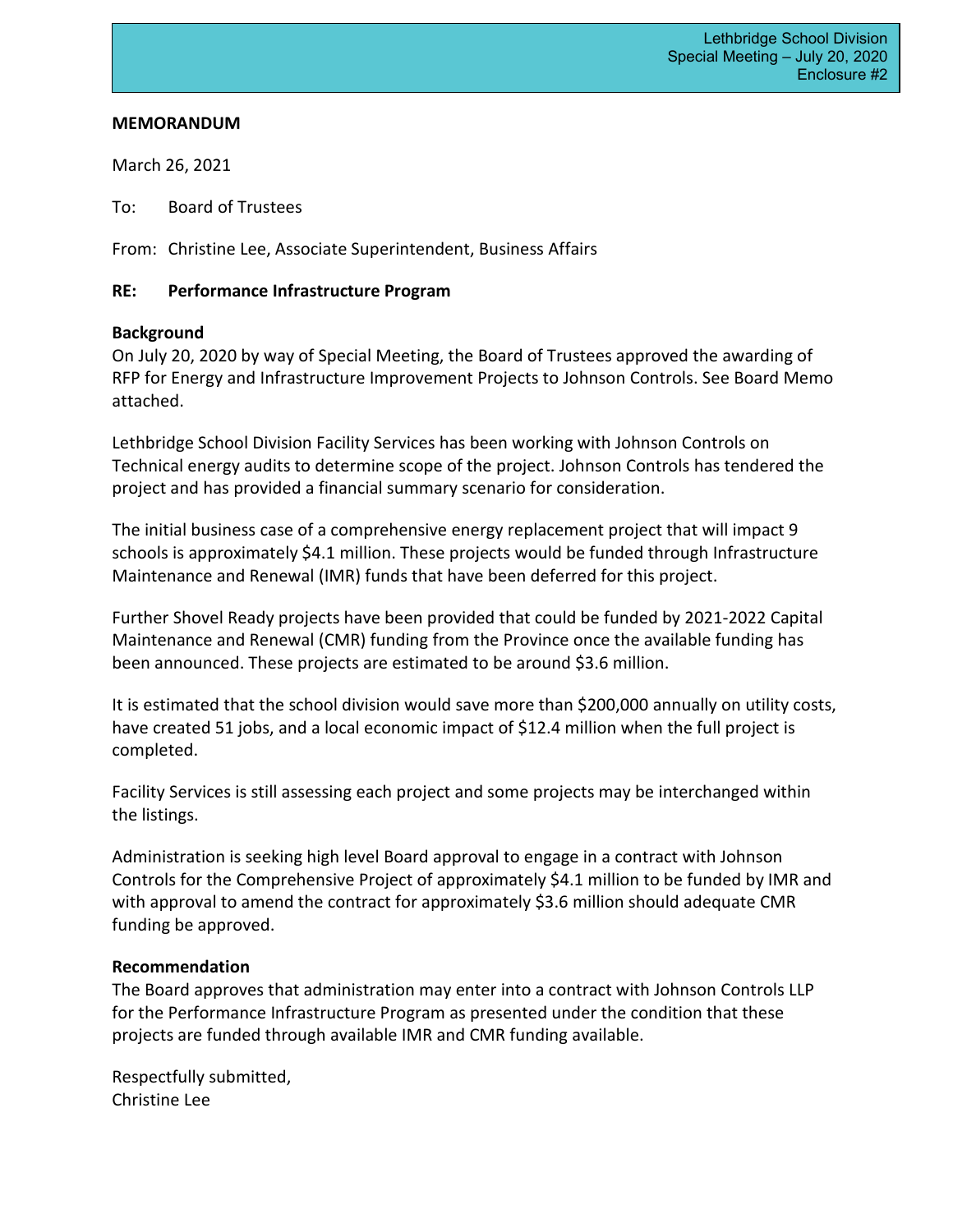# **MEMORANDUM**



July 20<sup>th</sup>, 2020

**Board of Trustees** To:

From: Christine Lee, Associate Superintendent, Business Affairs

#### RE: RFP FS02-2020 Energy and Infrastructure Improvement Projects

### **Background**

**About the Project:** 

Lethbridge School Division has received approval under Capital Maintenance Renewal (CMR) stimulus funding to perform energy and infrastructure improvements.

A Request for Proposal (RFP) was issued to seek proposals from interested Energy Services Companies capable of providing comprehensive energy management and infrastructure-related capital improvement services.

The goal of the project is to create energy and water savings, reduction of greenhouse gas emissions, reduce utility and operating costs and improve capital infrastructure. Some of the energy improvements may include LED Lighting upgrades, boiler replacements, building envelop upgrades, gym ventilation and controls upgrades.

### **Evaluation of the RFP:**

The RFP requested information to determine who will be the best partner for these projects. The project has three phases that are included in the RFP. The partner, along with providing information on their experience and qualifications, provided their technical approach and the cost of the *Investment Grade Audit* that will be required to initiate the project.

The first phase of the project is the Technical Energy Audit and Project Proposal phase to identify and evaluate cost saving measures and project scope. The second phase is the construction/implementation/commissioning and financing phase which determines the costs for construction and services. The third phase is the post construction guarantee and monitoring to ensure energy savings are met. The estimated scope of the project which will be funded through a combination of IMR and CMR grant funding is \$4 million.